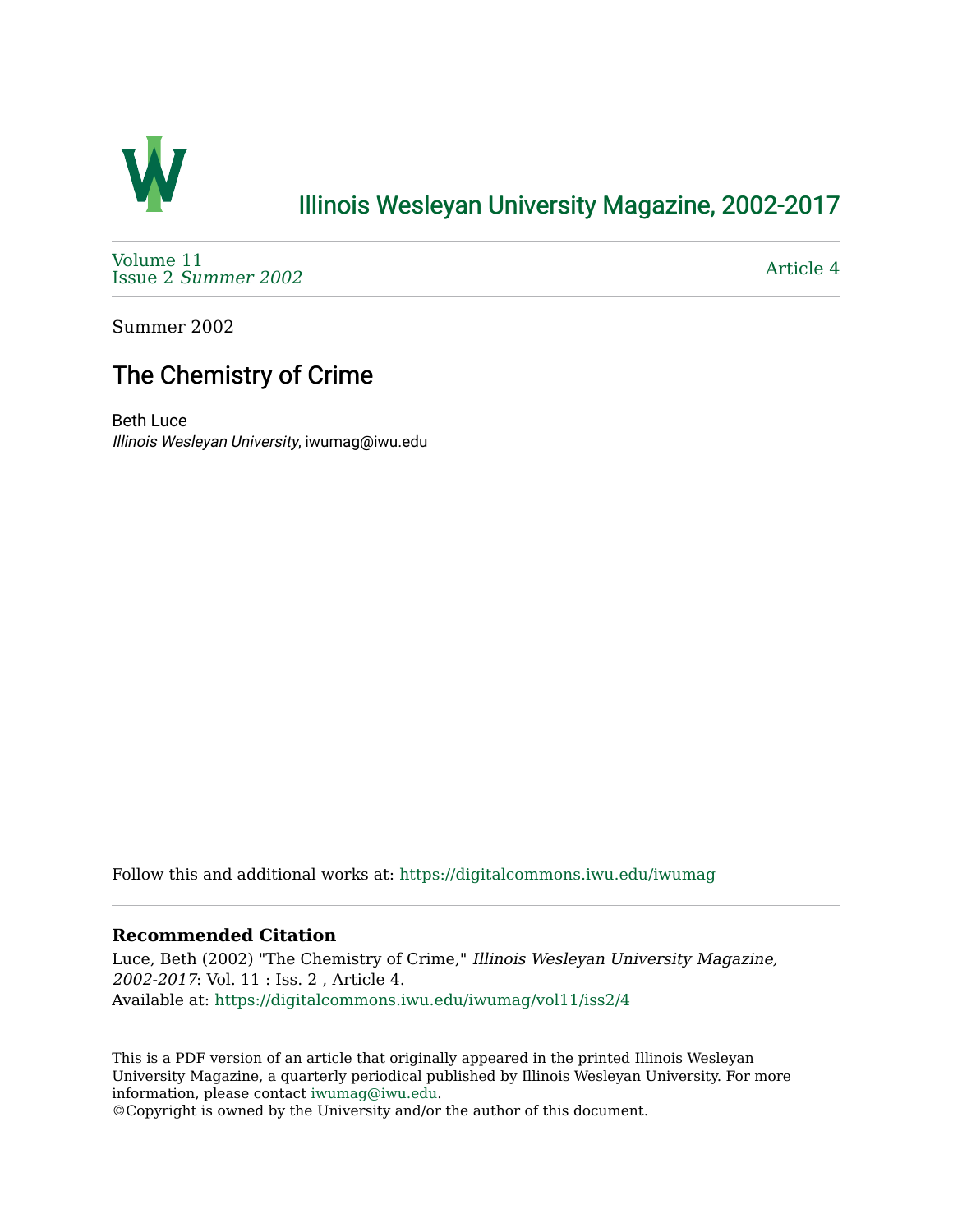# **The Chemistry of Crime**

#### **by Beth Luce**

A small piece of car upholstery. A soiled shirt found in a dumpster. Dirt scraped from beneath a fingernail. An ominous, brown stain from a windowsill. A vaginal swab. These are not the props from this week's episode of Law and Order. For Jean Cooper Johnston '77, these are daily work materials.

She examines the upholstery under a microscope, hoping to find a speck of blood. The shirt might yield a sweat stain, a hair, or skin cells on the collar or cuffs. The fingernail scrapings might contain blood or skin cells. The vaginal swab might reveal semen. Any of these would contain DNA that—if Johnston can extract and analyze it — might send a culprit to jail or exonerate an innocent person.



*Photo byAnil Kapahi* Jean Cooper Johnston '77 uses her forensic skills to help bring a suspected serial killer to justice.

Johnston is a forensic scientist in the Washington

State Patrol Crime Lab in Seattle. She works in the biochemistry–DNA section, which is primarily responsible for investigating body-fluid evidence in major crimes, such as homicide, assault, and rape. She is one of only seven scientists in the Seattle office (there are eight others across the state) trained to use a relatively new and decidedly advanced system of DNA typing called short tandem repeat (STR).

A small team of forensic scientists, including Johnston, are now at work on what has arguably been called the longest ongoing, unsolved, serial-murder case in the country. In the 1980s, the murders of 49 women, many of them prostitutes and runaways, were attributed to the Green River Killer, named for the wooded river near Seattle where most of the bodies were found. Gary Leon Ridgway, a truck painter, became a top suspect in 1987, largely due to eyewitness accounts. But there wasn't enough evidence to try Ridgway until last year, when Johnston and others in the state crime lab used STR typing to link Ridgway to three of the bodies. They matched the DNA in a sample of Ridgway's saliva taken during questioning 14 years ago to semen found on the victims' bodies. One of these DNA sperm samples reportedly matched Ridgway's so closely that it could not belong to anyone else in the world's population of six billion.

Last November, Ridgway was arrested for four of the murders. Police and prosecutors have been careful not to identify Ridgway as the Green River Killer, pointing out that there may be other suspects in the ongoing investigation. Johnston can't comment directly on the Ridgway case or any ongoing investigation, but she confirmed that evidence continues to come in on the Green River slayings. Local news sources have reported that vehicles formerly belonging to Ridgway or used by him have been recovered from different areas of the country and are being examined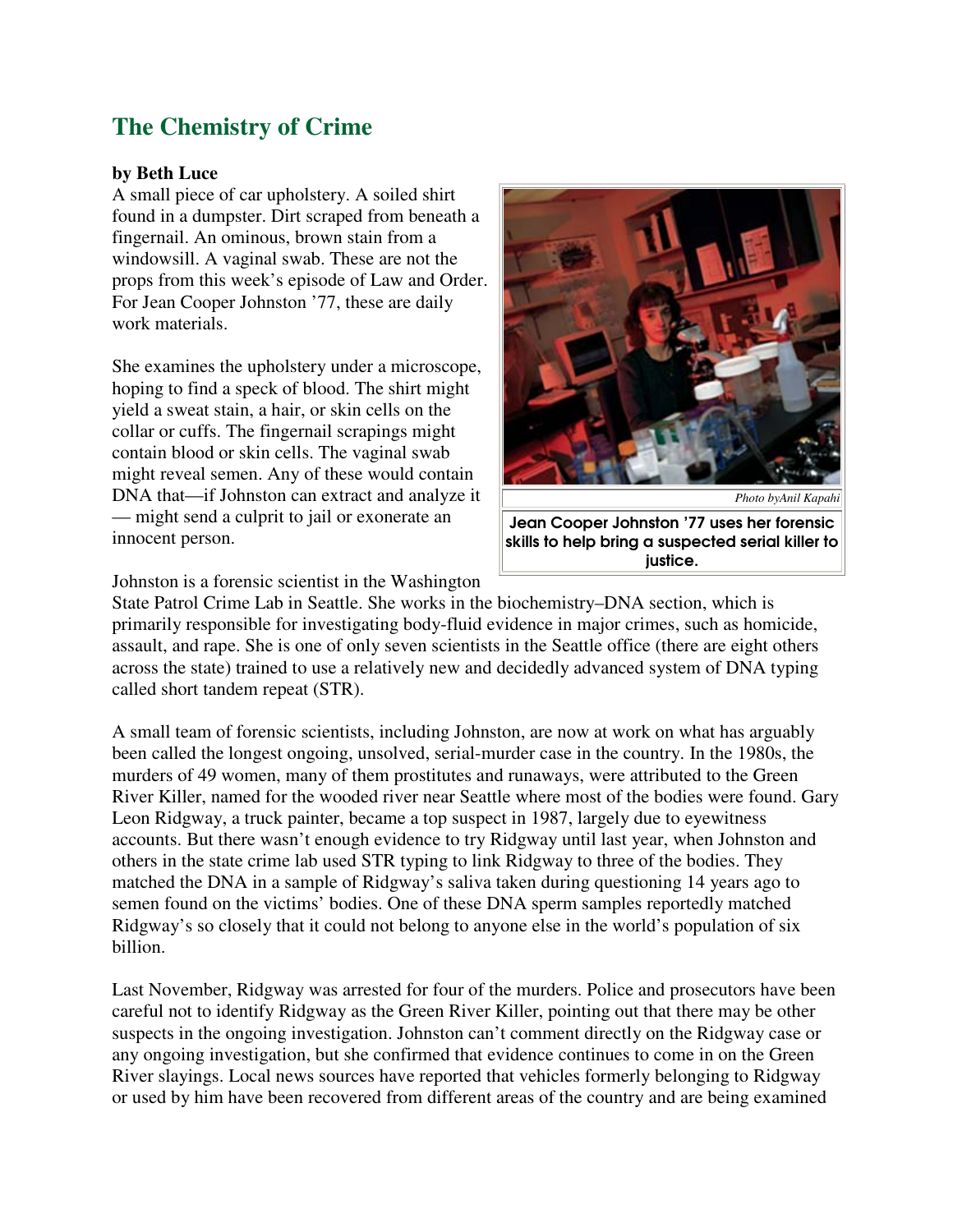for evidence.

## **Profile of a forensic scientist**

Easy-going and well spoken, Johnston, 46, patiently explains the complicated science she uses to decipher evidence. A small, trim woman with a likable demeanor and a ready smile, Johnston laughed easily when talking about her son Kyle, 16; daughter Haley, 14; and her husband of 22 years, George, who is also a forensic scientist.

But she's all business when it comes to her work. Johnston's boss, bio–DNA supervisor George Chan, calls her efficient, meticulous, conscientious, organized, systematic, and "a treasure to the unit." Though Johnston works a 30-hour week, Chan said she produces more results than a fulltime person. "She's one of the best forensic scientists we have," he says, adding that Johnston is also very skilled at testifying in court. "She's good at explaining things and remaining neutral," even in the face of less-than-friendly fire from defense attorneys, he says.

On occasion, Johnston speaks to public groups such as schools and Rotary clubs, describing the work of the crime lab. She also conducts seminars at hospital emergency rooms and medical clinics on how to gather evidence. All the forensic scientists are encouraged to do this, but she seems to be particularly good at it, according to Chan.

Naturally organized, Johnston says she is very focused on the job. She has to be. There's no time to waste. The state crime lab is woefully overburdened and understaffed, with a backlog of around 600 cases. In her office alone, which serves 2.5 million people in Seattle and surrounding King County, about 225 cases, by Chan's reckoning, wait for attention.

Working on cases, Johnston examines evidence such as knives used in homicides and, in one case, a hammer used in a sexual assault. When asked how working with such gruesome materials makes her feel, she answers that it doesn't bother her much. "I guess I'm looking at it as an object, and thinking about what I can find from this," she says. "Are there hairs adhering here? Is the knife tip bent? That might show force that the detectives want to document. And I'm looking for bloodstains. It doesn't bother me to the extent that I can't work on it."

What does get to her sometimes, she admits, is when she has to examine children's clothing or diapers. "I'm a mom," she says. "I can't help thinking that these kids never had a chance in life."

At any given time, Johnston typically works on from six to 15 cases in various stages. Usually she has three or four cases that she's actively working on. The rest are sidelined for various reasons, perhaps awaiting samples of a suspect's DNA or waiting for legal steps to be accomplished by the attorneys.

The first thing she sees of each assignment is paperwork from the investigators working the case. After looking over lists of evidence gathered and a description of the crime, she'll talk with the prosecutors and detectives to get a better sense of the situation, what kind of timeline they're working under, and what evidence they think is most important. From that point she prioritizes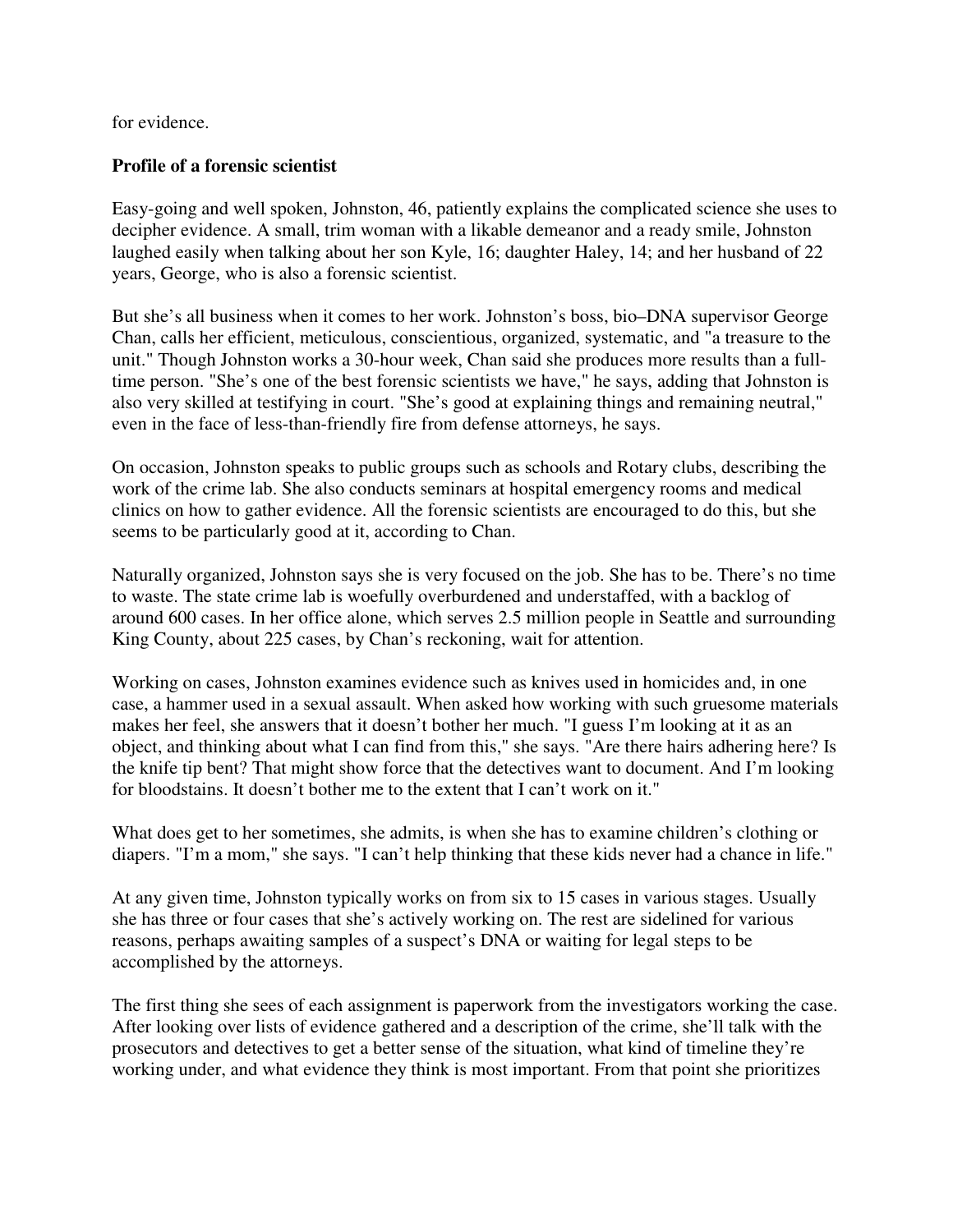the evidence, deciding what analyses should be done. For instance, sometimes detectives will take 50 samples of blood dripped around a crime scene.

"We don't have the manpower, nor does it make sense, to look at 50 pieces of evidence for one case, when four pieces will provide the needed information," she explains.

When the evidence arrives at her lab, she painstakingly examines it, looking not only at any obvious stains, but also for the almost invisible trace of evidence that frequently proves to be the smoking gun. "I've gotten nice DNA profiles off a little fleck of blood the size of a period," Johnston says.

She removes the body-fluid sample from the evidence, be it a sweater, a blanket, or a piece of a car, and prepares it for testing. "Our lab policy is that we try not to consume more than half of the evidence so the defense has an opportunity to test it themselves," she says. If there's only a minute quantity of evidence, such as a single hair root that cannot be divided, the defense has the option of sending a hired expert to observe the procedures.

After removing the sample, she uses STR to type the DNA. In this procedure, small quantities of DNA are copied until there's a large enough piece to be typed. Results can then be compared to samples of a suspect's DNA to see if they match. All of this, from the time she first talks to investigators until she writes her report and has a peer review it, takes about two weeks.

#### **Cold hits and hard time**

If no suspect has been identified in a case, Johnston can try for a "cold hit," something that wasn't possible a short time ago. "It used to be that we really couldn't do much with a DNA profile if there was no one to compare it to," she explains. But now there's a database of DNA samples taken from convicted felons in the state of Washington.

"We take evidence from an unsolved case, which could be new or could be a decade old, and put it into the computer and search for a match. If it finds one, then we have a cold hit," Johnston says.

All convicted felons, even of non-violent crimes, are required to submit a DNA sample for the state database, which currently contains about 34,000 samples. Many more samples are ready to be analyzed and fed into the computer.

If the state database search proves fruitless, Johnston can try a national database run by the FBI, the Combined DNA Index System (CODIS). Begun in 1990, CODIS now has more than 800,000 searchable DNA profiles in the system, according to the official FBI Web site. The site states that Illinois, for example, has more than 22,000 offender profiles on record and that 491 investigations have so far been aided by the system.

An interest in high school chemistry started Johnston on the road to her profession. "I always liked the lab portion of it," she says. When she went to college, she started out at Western Illinois University, but only attended for one quarter. "I remember going to one of my first classes. It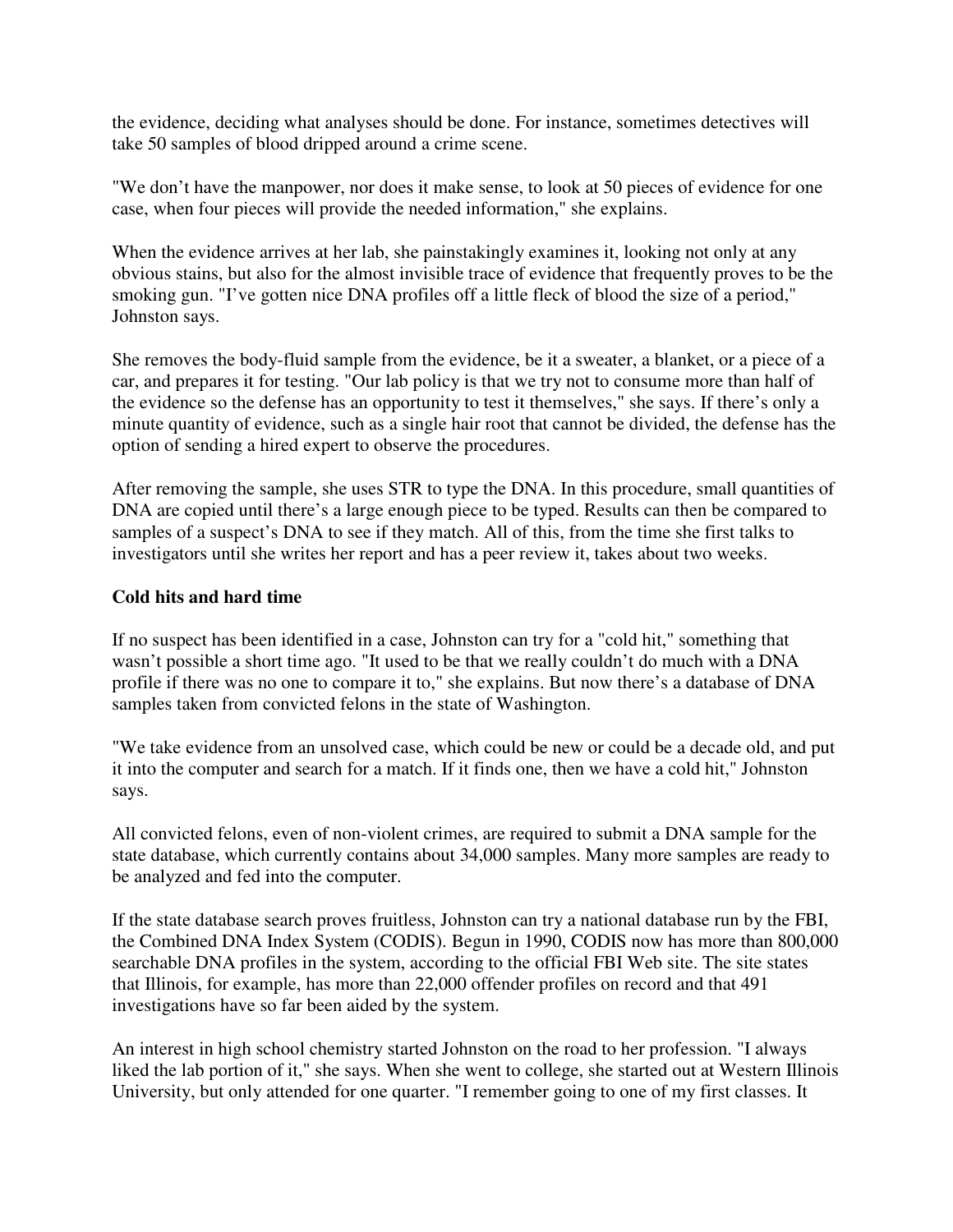was in a huge auditorium, very impersonal, and the professor was up there talking about a kegger for the class! I wasn't into that at all. I didn't feel comfortable in the environment of the larger school. So I transferred to Illinois Wesleyan and just really felt like I found my niche. Not that there weren't parties. As a matter of fact I joined a sorority, Kappa Kappa Gamma, and had a great time."

She fondly remembers Frank Starkey, who taught chemistry at IWU in the 1970s. "He was supportive of the work I did and the goals I tried to reach for myself," Johnston says. "He was just a nice, genial guy."

During her time at Illinois Wesleyan, Johnston worked as the catering supervisor for the campus food service. "I was fortunate that my folks were able to pay for my education. So I didn't have to work, but I chose to," she says. "I like to stay busy." Her voice conveys a sense of pride as she recalls her duties. "I got to decide how many people I needed to staff an event, and made all the arrangements to hire them, and picked out what kind of tablecloths and napkins would be used, and I had to be there to oversee things and make sure it all fell into place."

The parallels between this early job and her current work as a forensic scientist are obvious. "I like doing things that provide a level of organization and follow-through, and seeing that the product is done well," she says. "That aspect satisfies me."

In her senior year Johnston looked for an internship required for her degree. It was a chance for her to try out a career. She already knew she didn't want to work in a hospital as a medical technologist, drawing blood from people's arms—"That's what makes me queasy," she jokes and she didn't want to work for a drug manufacturer, "making sure dosages are correct or whatever. I just thought that might be boring, day in, day out," she says. "I tried to think what else I could do with a chemistry degree that wouldn't be routine."

Her mother's hairdresser's son worked for the state police breath-testing unit, and when her mother told her about it, Johnston thought it sounded interesting. She arranged for an internship with the Illinois State Police Forensic Science Lab in Springfield, shadowing forensic scientists as they worked. "I learned a lot about the real aspects of the job, and I really enjoyed it," she says.

She decided to pursue a master's degree in forensic chemistry and found a program at the University of Pittsburgh, where she graduated in 1978. Her first job was in the Houston Police Crime Lab, where she met George Johnston. He was from Mississippi and had been in Houston about eight months when she arrived. They married the following year.

After two years at Houston, "we were looking for other job opportunities," Jean says. "Washington was expanding its state crime lab system and looking for experienced forensic scientists. It was a good fit, and we were both hired."

Jean worked in the Tacoma office (about 40 miles south of Seattle) in the chemistry and biochemistry units, while George was assigned to the Seattle office in the microanalysis unit, which examines everything from paint chips to tire tracks.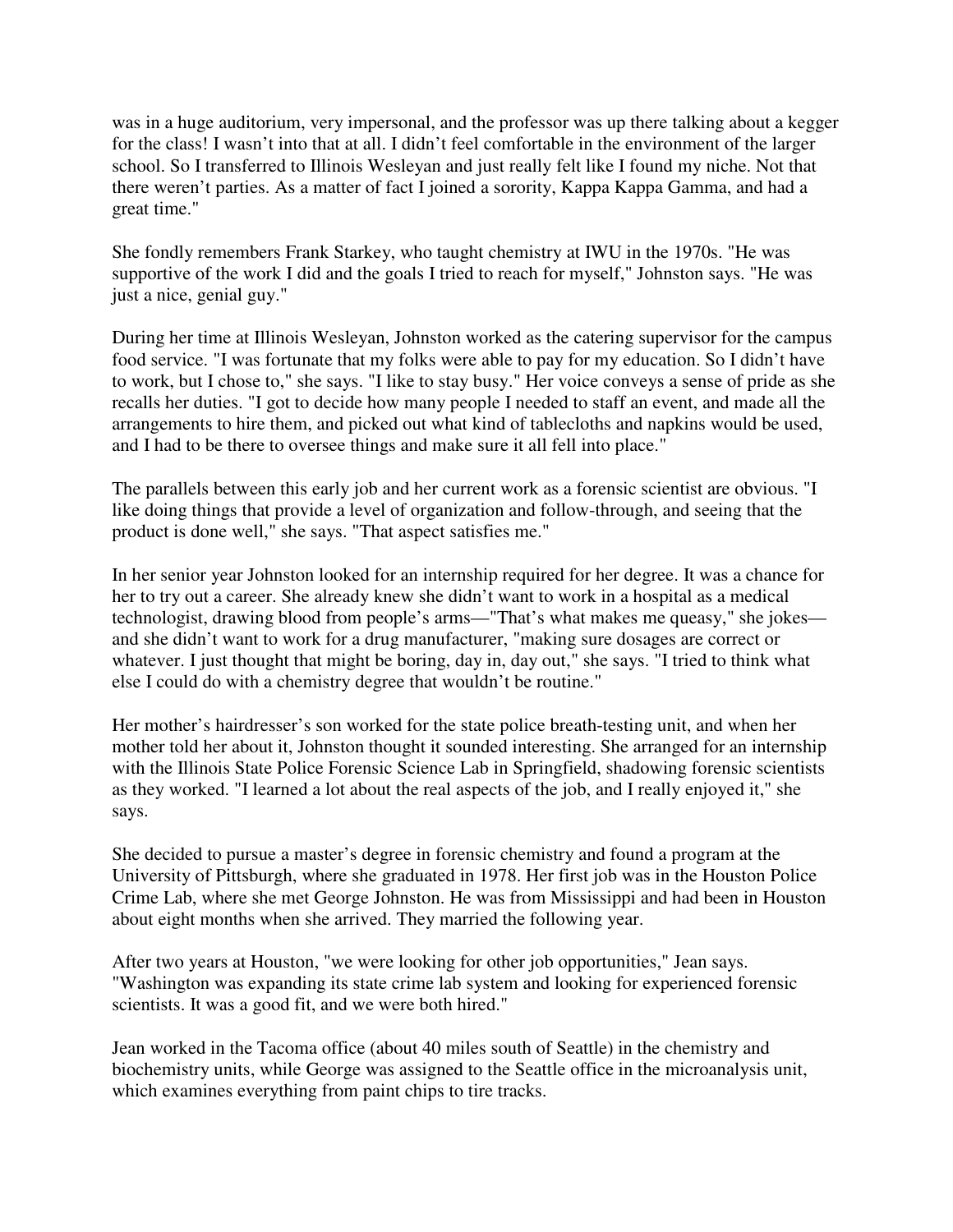It was there that the Johnstons first learned of the Green River Killer. George was one of the original forensic scientists to work on the case, which he did for several years.

"We examined all the evidence that came in for trace evidence, such as hair and fibers. We were looking for links between a victim and a suspect or between a victim and another victim," he says. "That was way before DNA analysis."

Today George heads the quality-assurance efforts for the entire state crime lab, consisting of six offices across Washington.

Around 1987, with a baby and a toddler, Jean decided to work half time and began job sharing with another woman in Seattle. "It was not real common at the time," she notes. "It was quite a struggle to get upper management to buy off on it."

Now that her kids are teenagers, her work schedule has increased to 30 hours a week. From their home on Bainbridge Island, across Elliott Bay from Seattle, it's about an hour's commute by ferry each way. So her workday looks more like a full-time job, but she still manages to make time for the family, according to George. "She likes what she does. She's very dedicated. And with all that, she still takes good care of the kids. She's a busy person."

### **Guess what I did at work today, dear?**

With two forensic scientists in the house, one might think there'd be a lot of gory shoptalk. But both Jean and George say that's not the case. "When the kids were little we made a very conscious effort to steer clear of some of the things that we do and see every day," George says. Now that the kids are older, they have a good idea what their parents do, but still don't hear a lot about it at home.

"There's a lot of stuff going on in our division, so we chat about that, but usually after dinner, when the kids are doing homework," George says. The nice thing about being married to someone in the same line of work is that, "She knows what I'm going through, and I know what she's going through."

"We have a totally suburban life," Jean says. "Soccer, homework, stuff like that. We're normal people with kids and lives."

Jean hasn't changed much since they first met, George believes. Although he says she has a lighter side and "a weird sense of humor," she continues to be very serious about most things. "But on a professional level, she's changed tremendously," he adds, "because she's so good at what she does."

Being good at what you do is especially important when the stakes are so high. DNA evidence can help convict the guilty, but it is also an influential tool in establishing the opposite. "It's only one piece of the process of building a case, but it's a powerful piece," Johnston says.